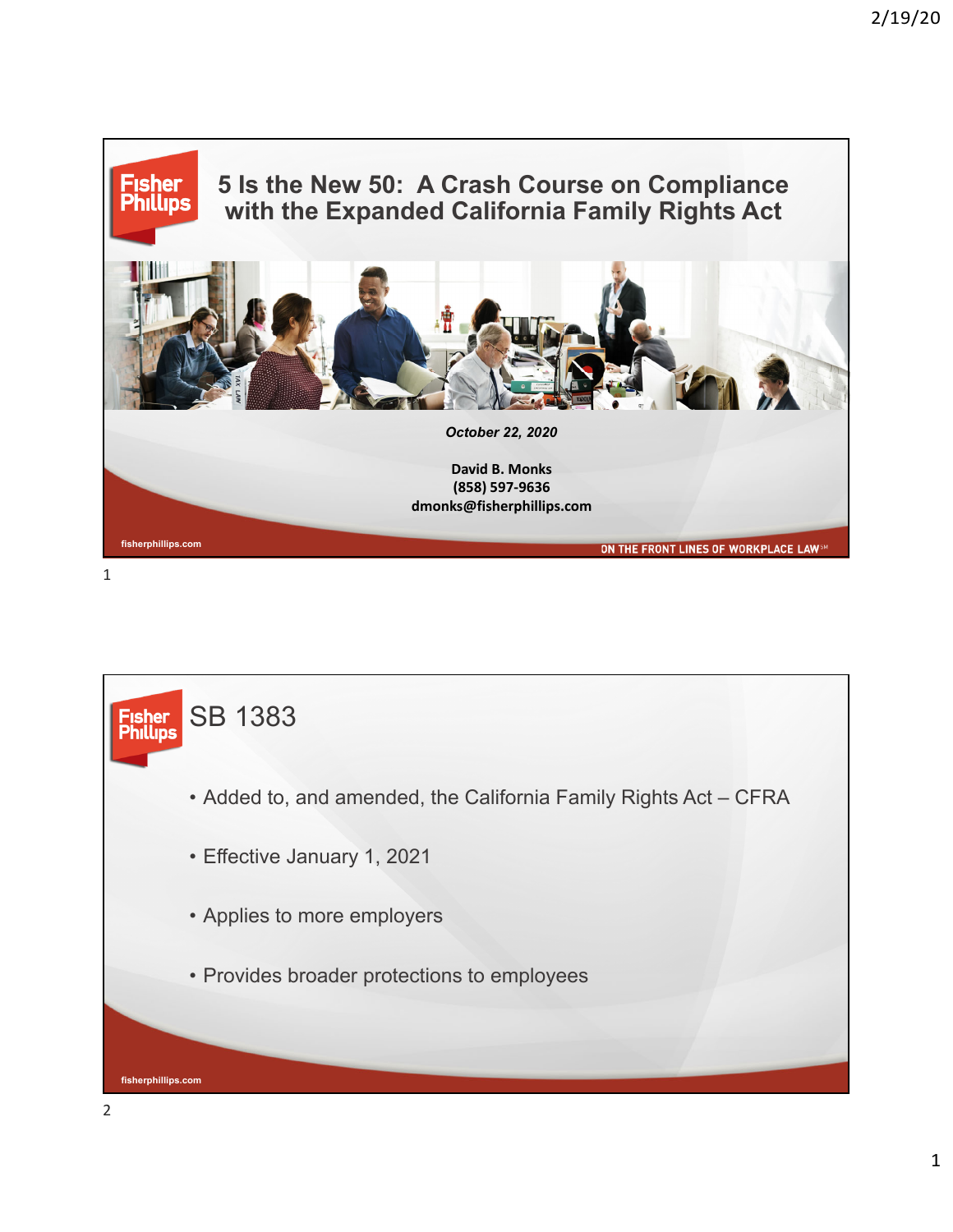

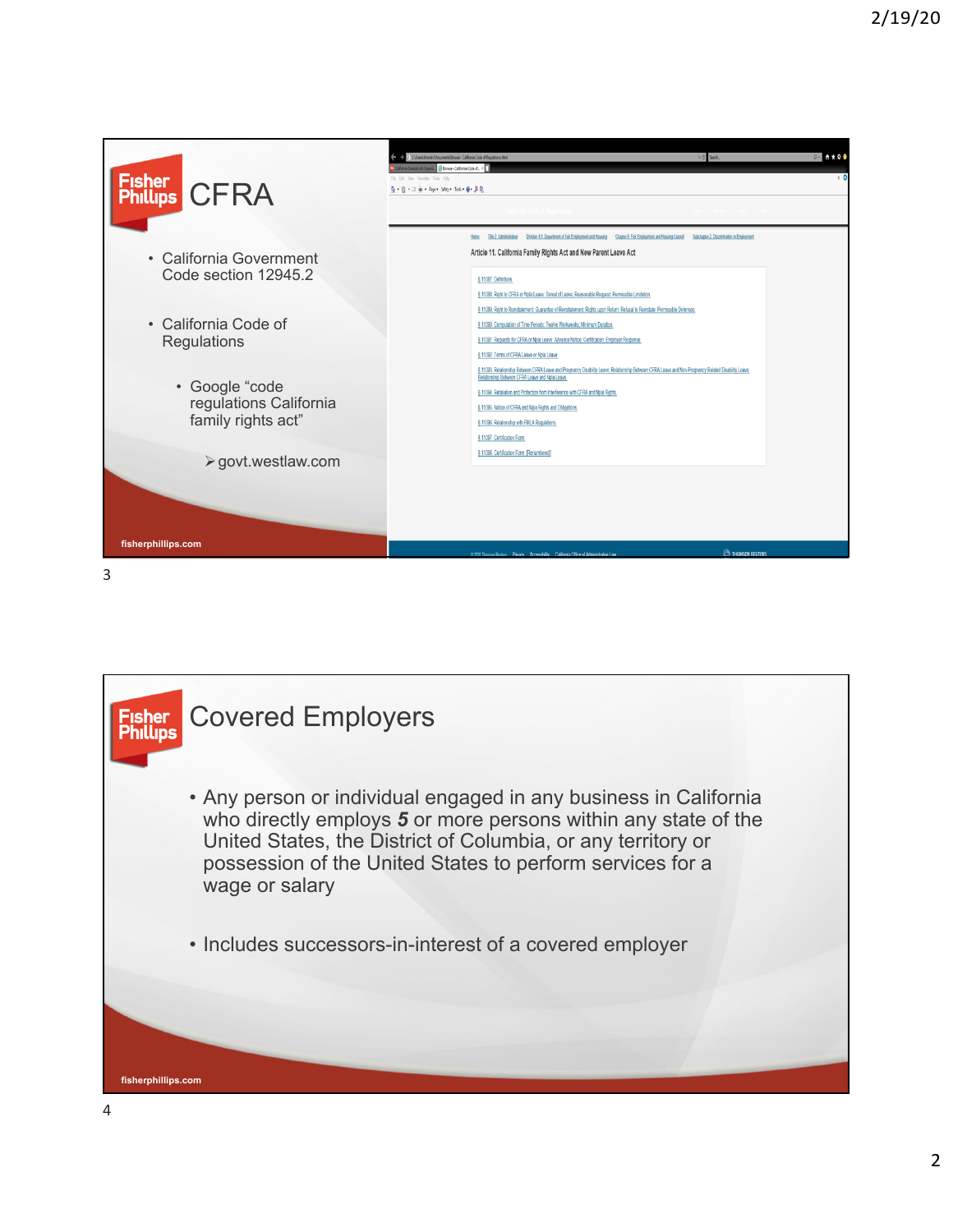

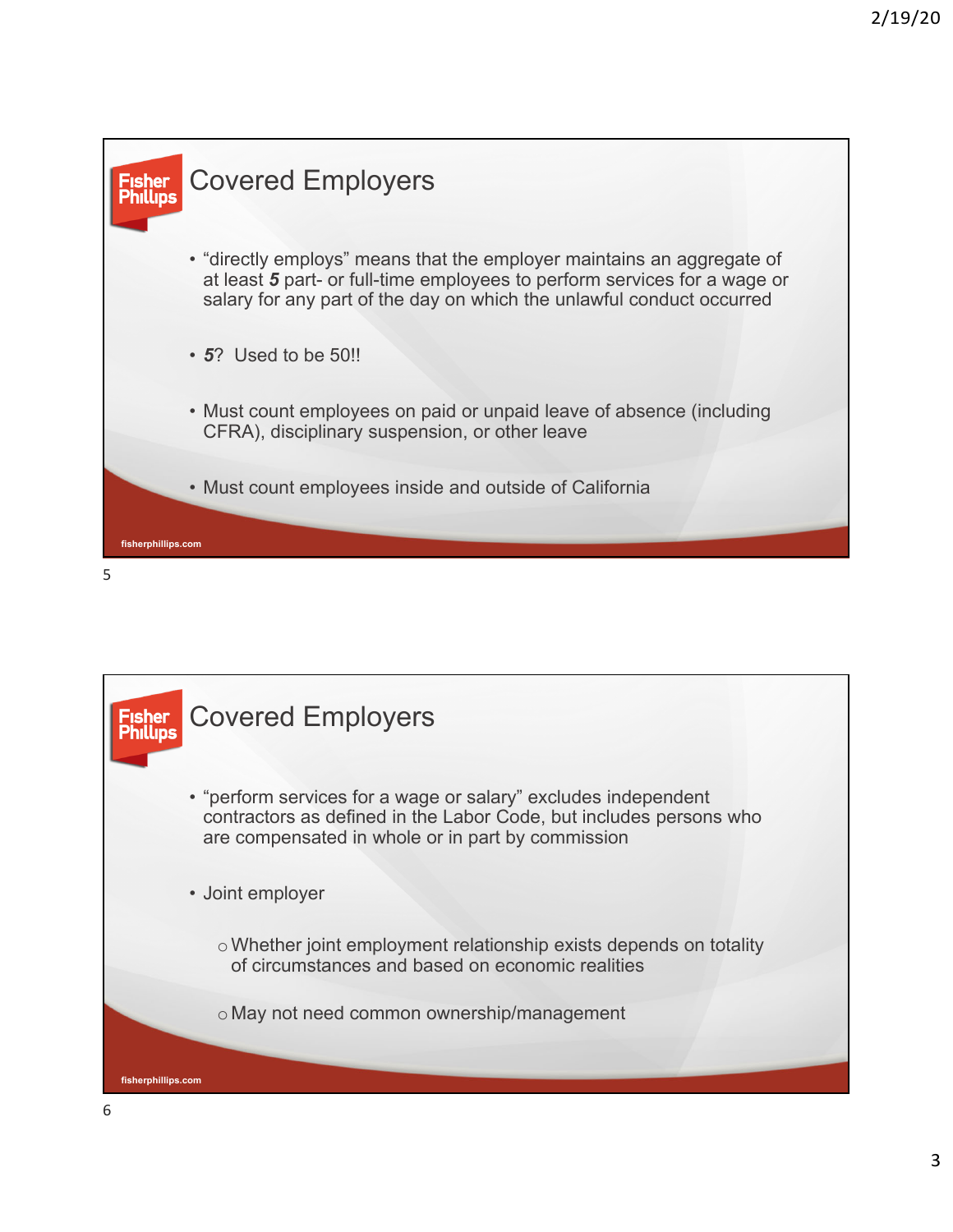

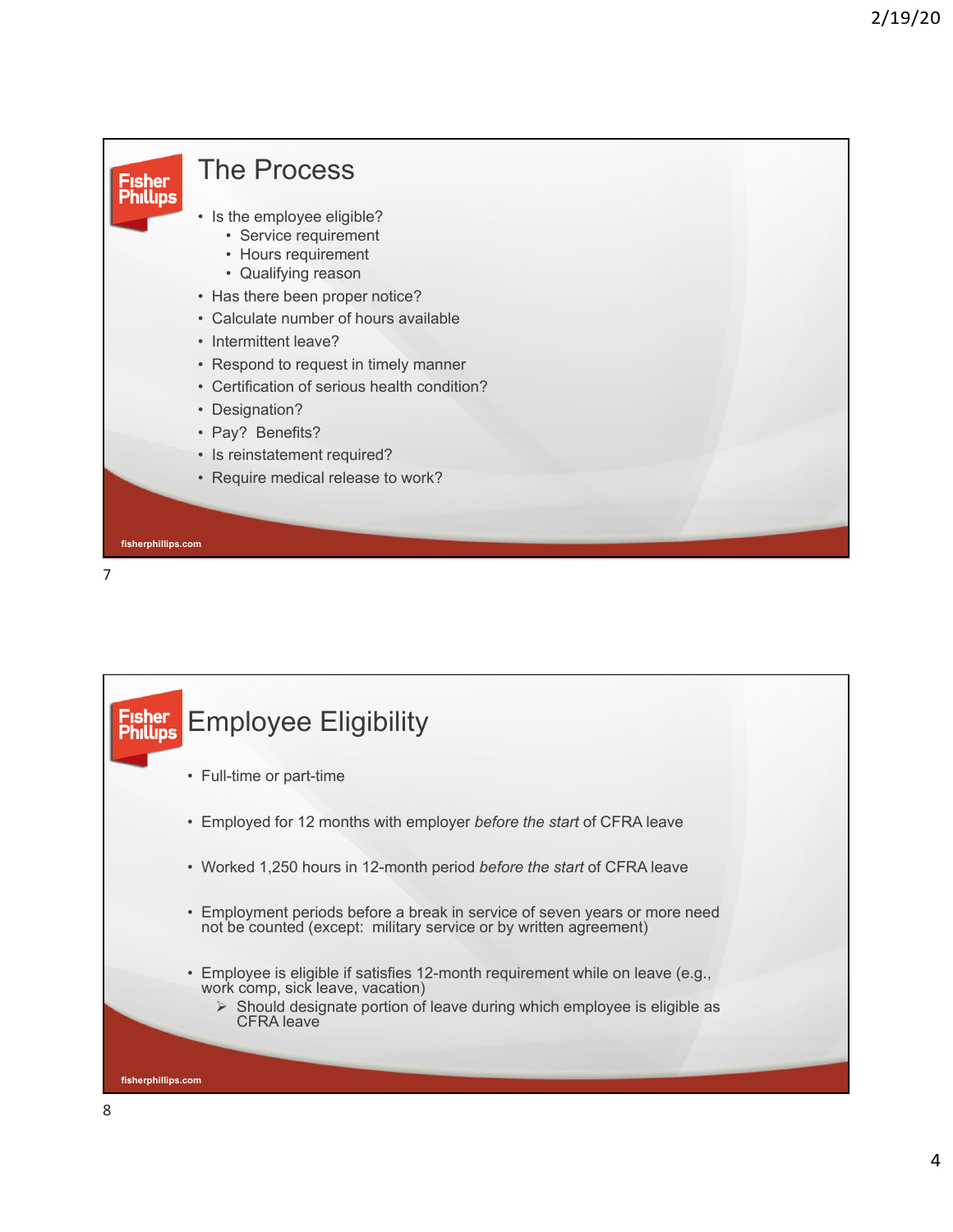



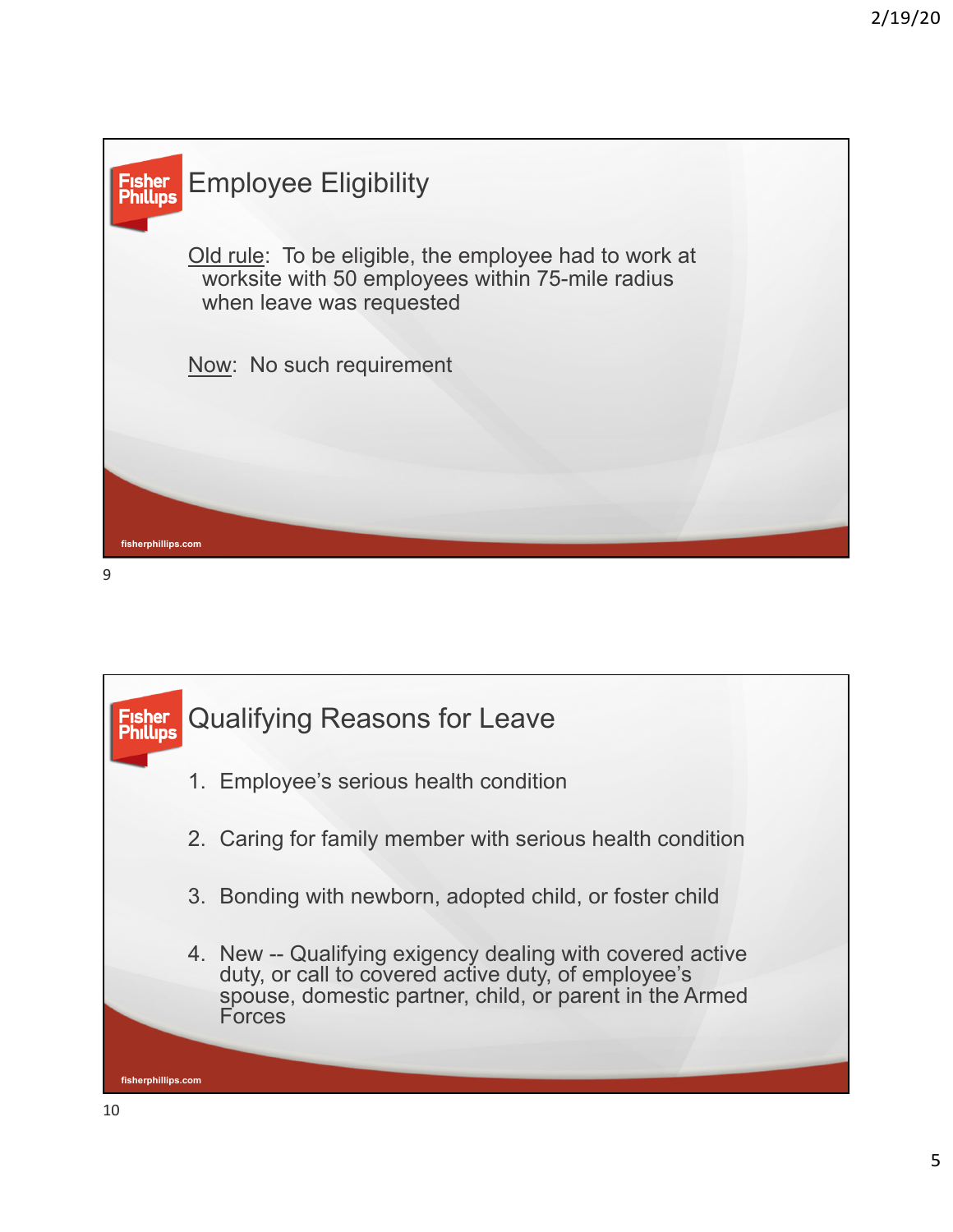



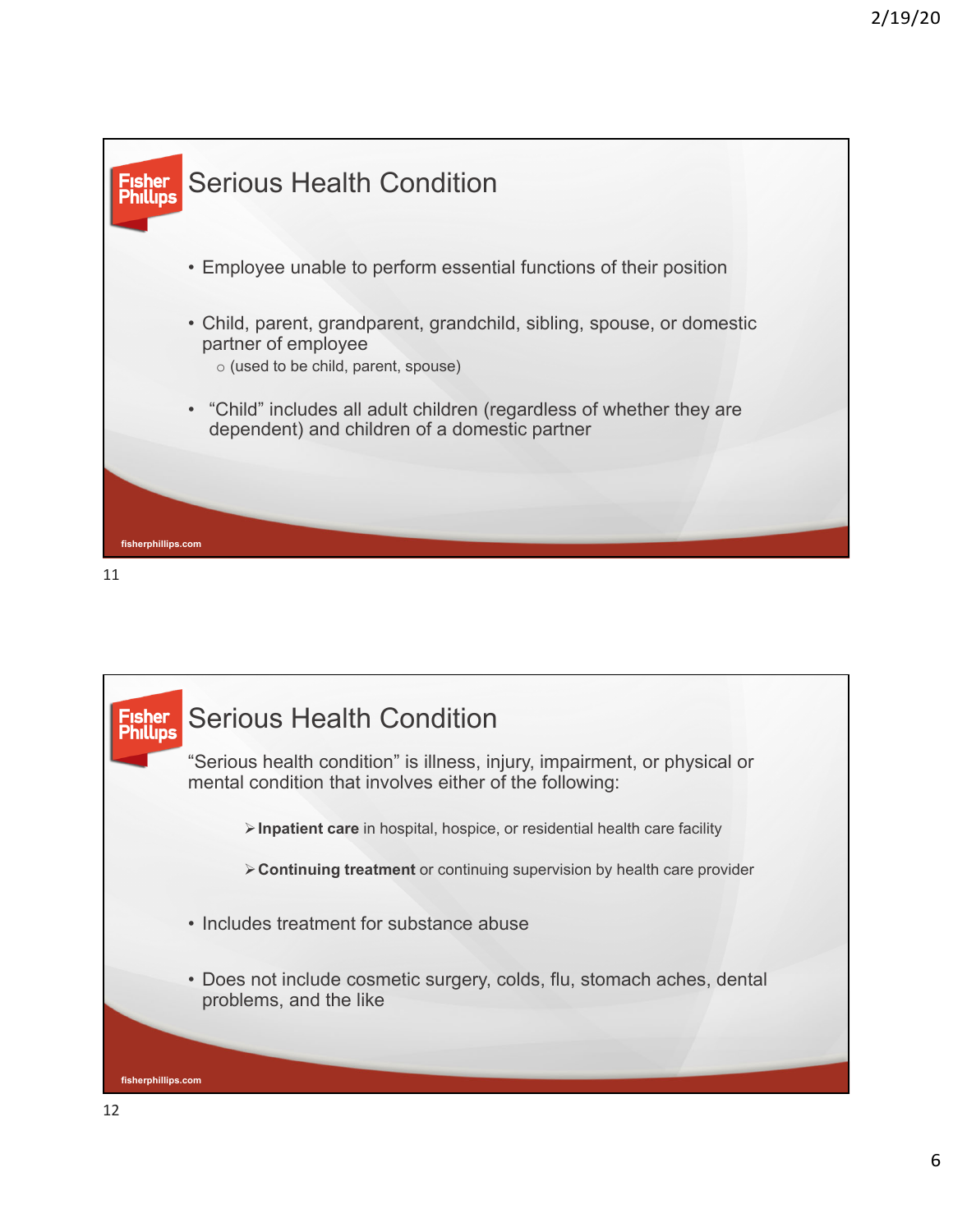

13

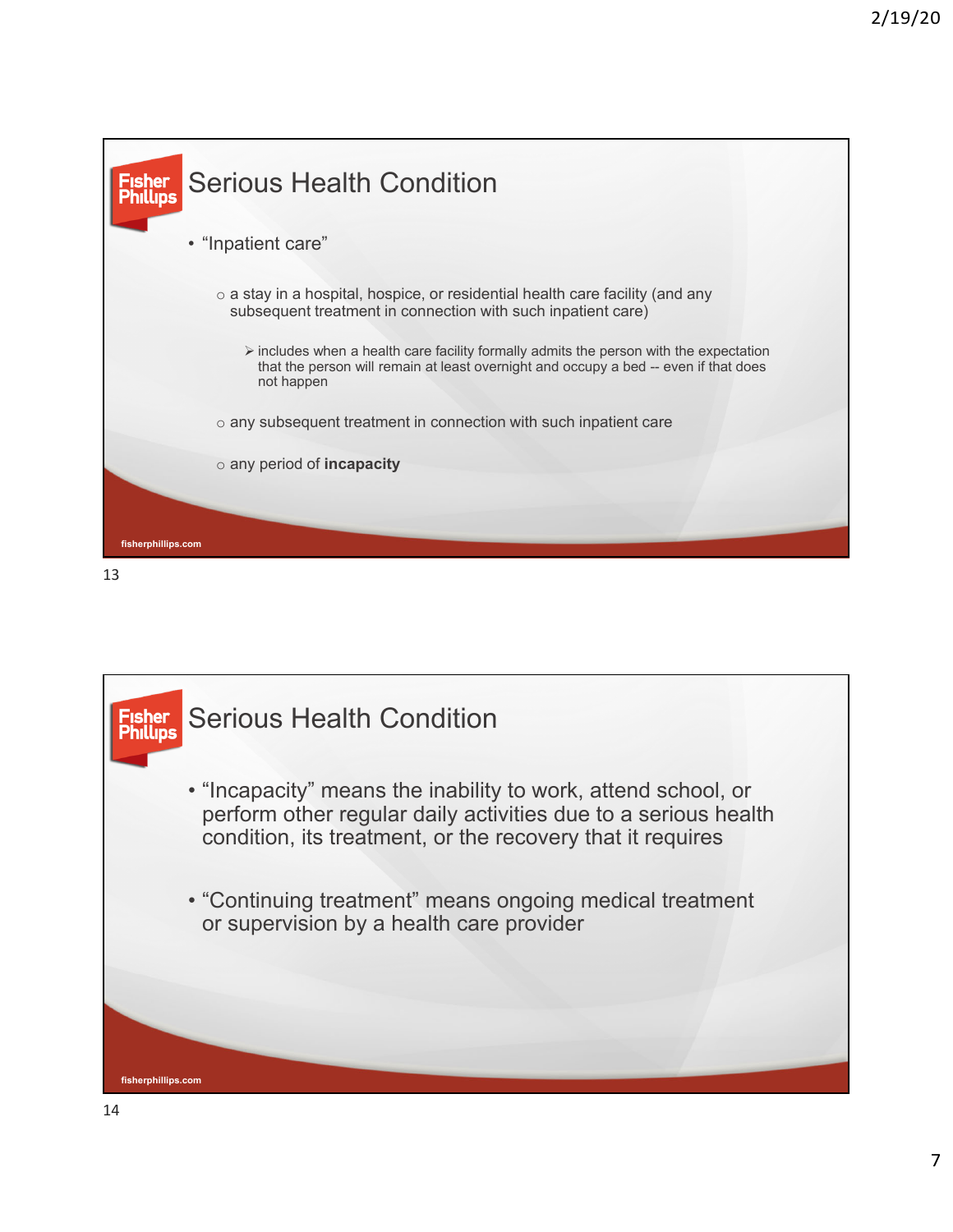

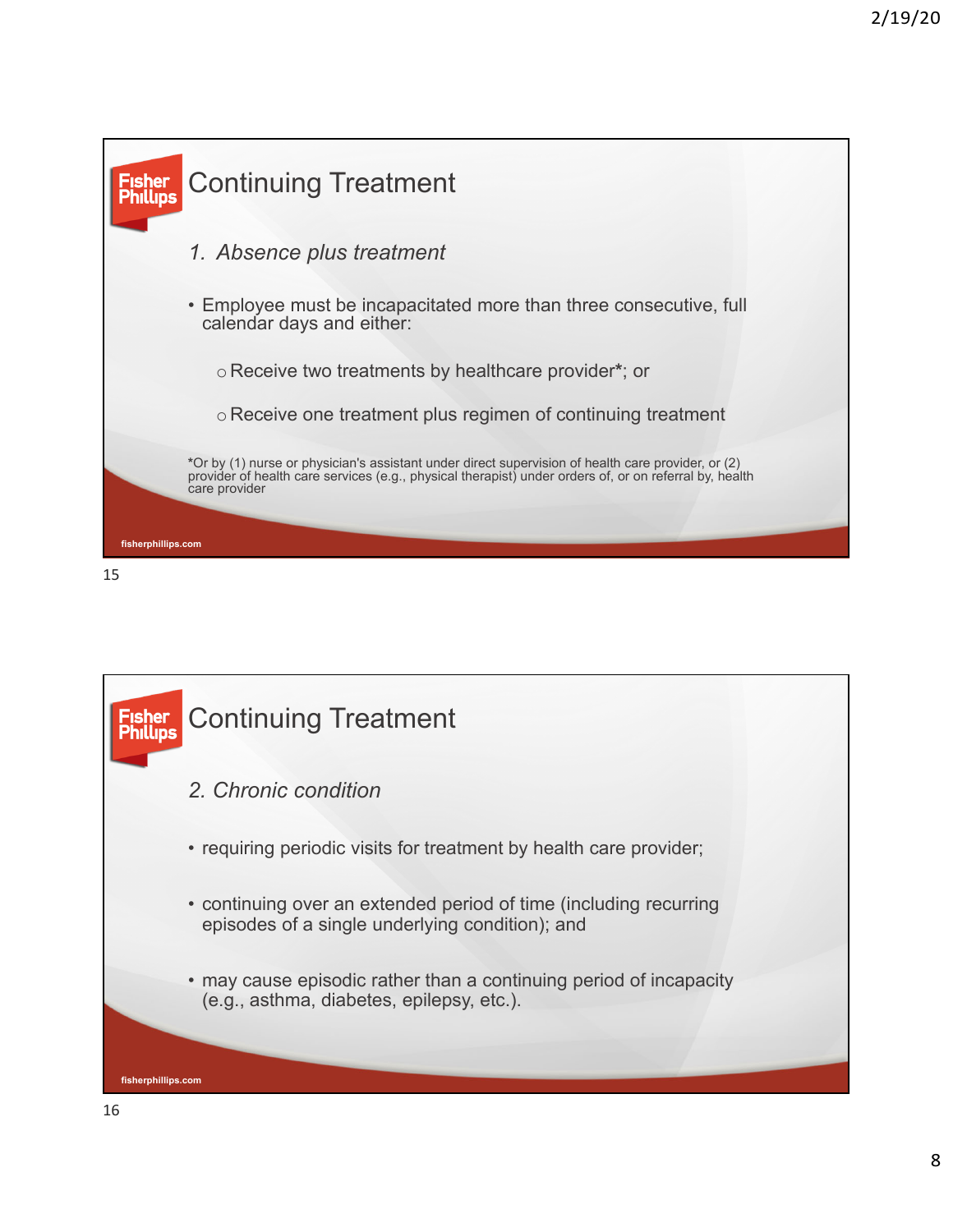

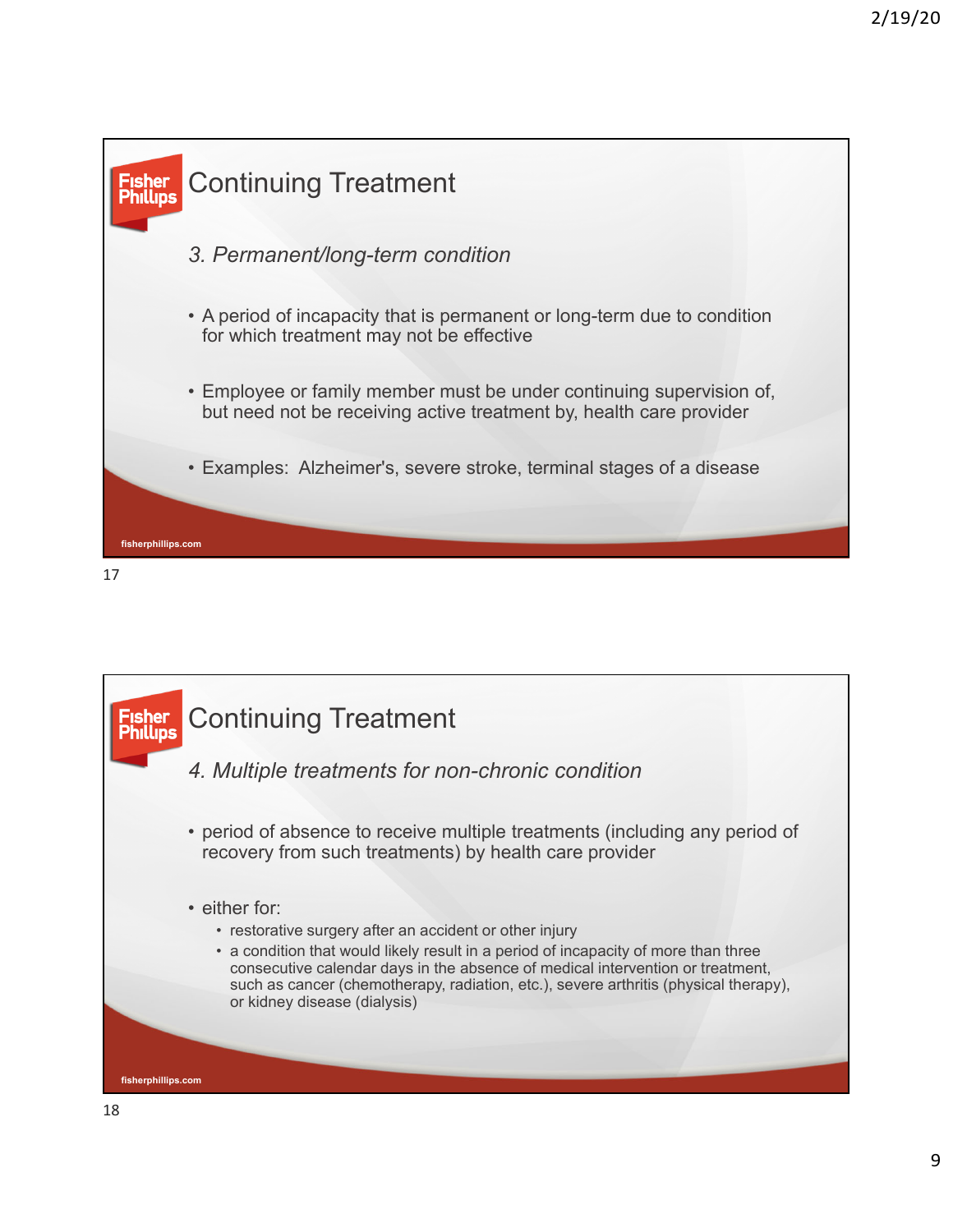



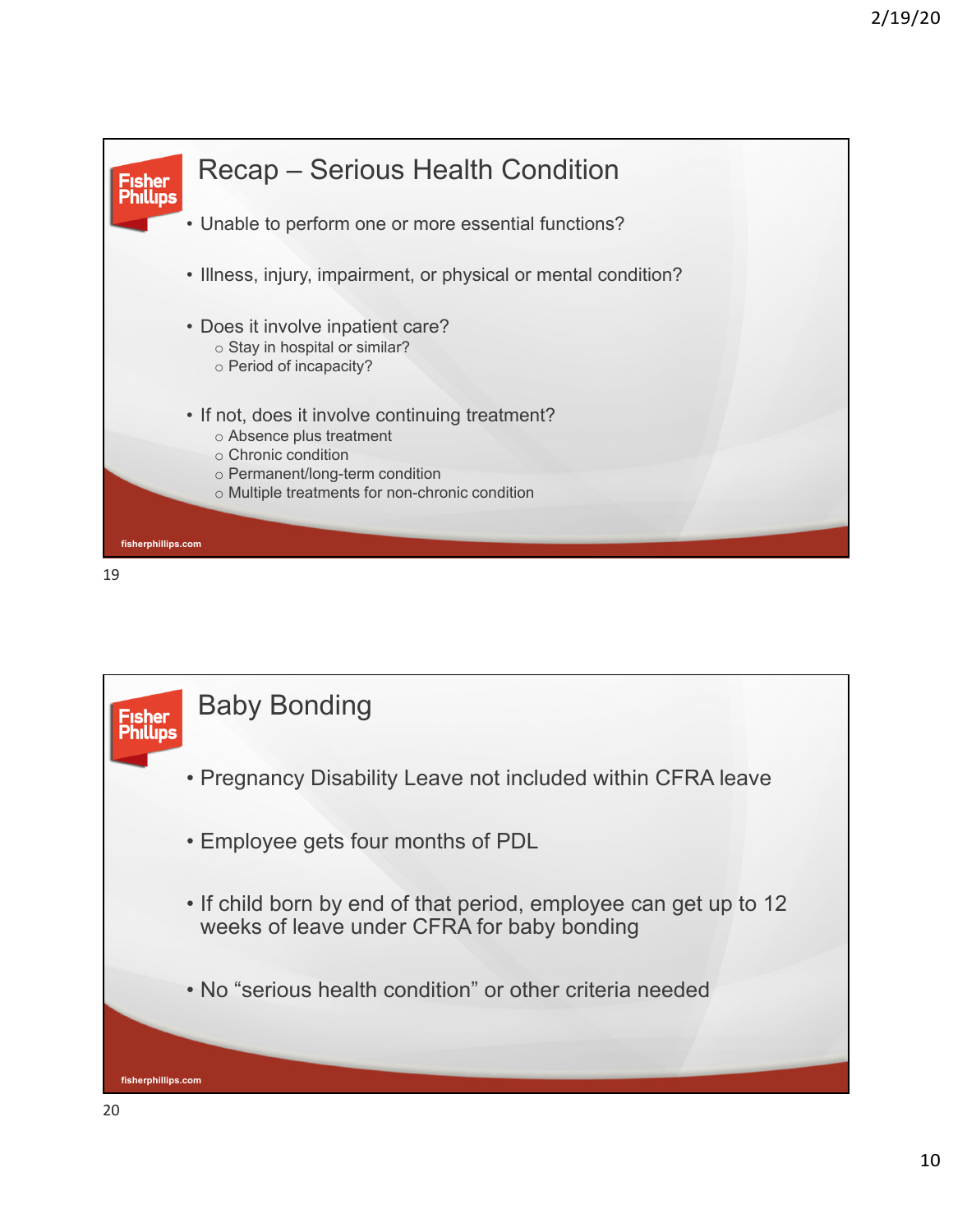

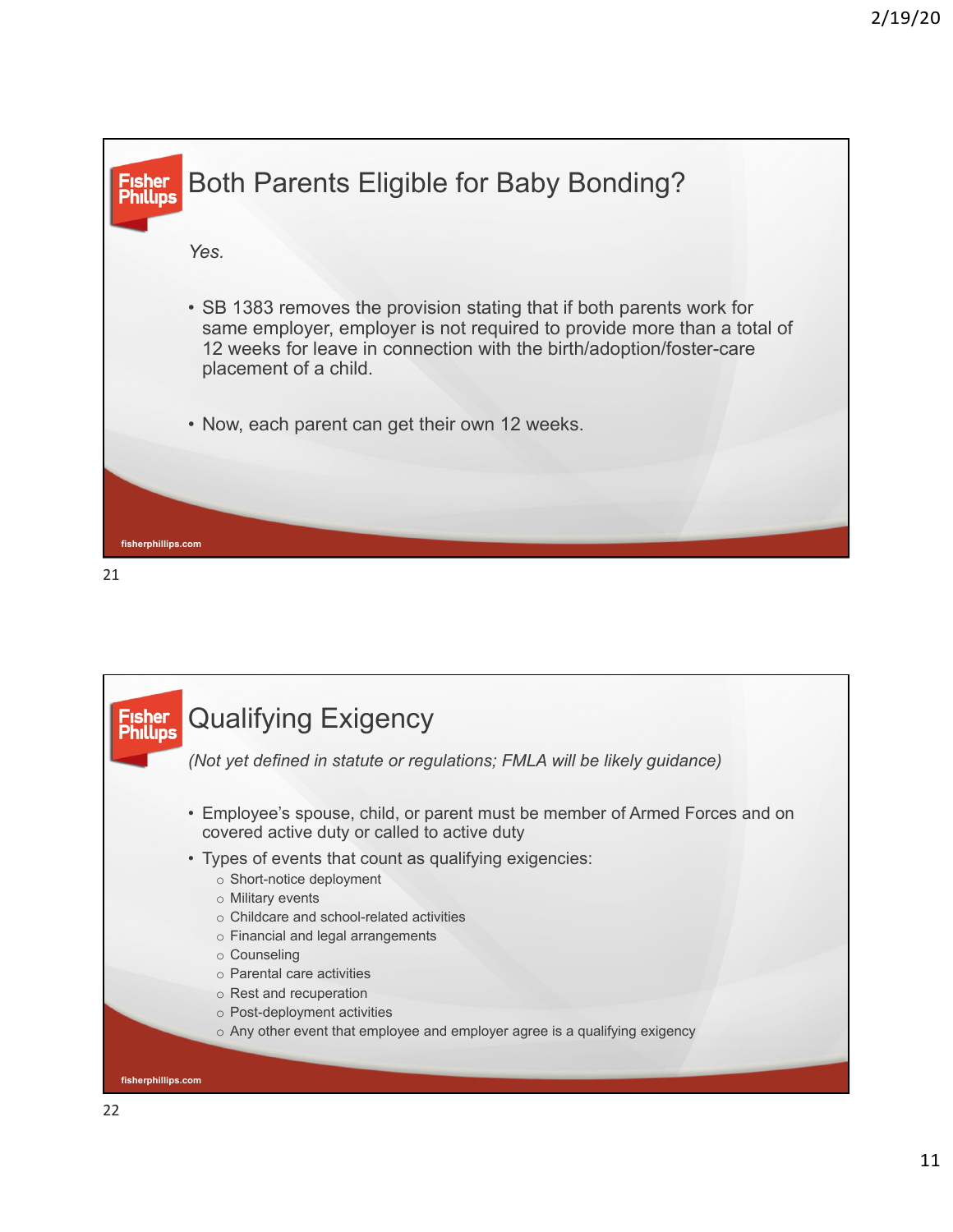

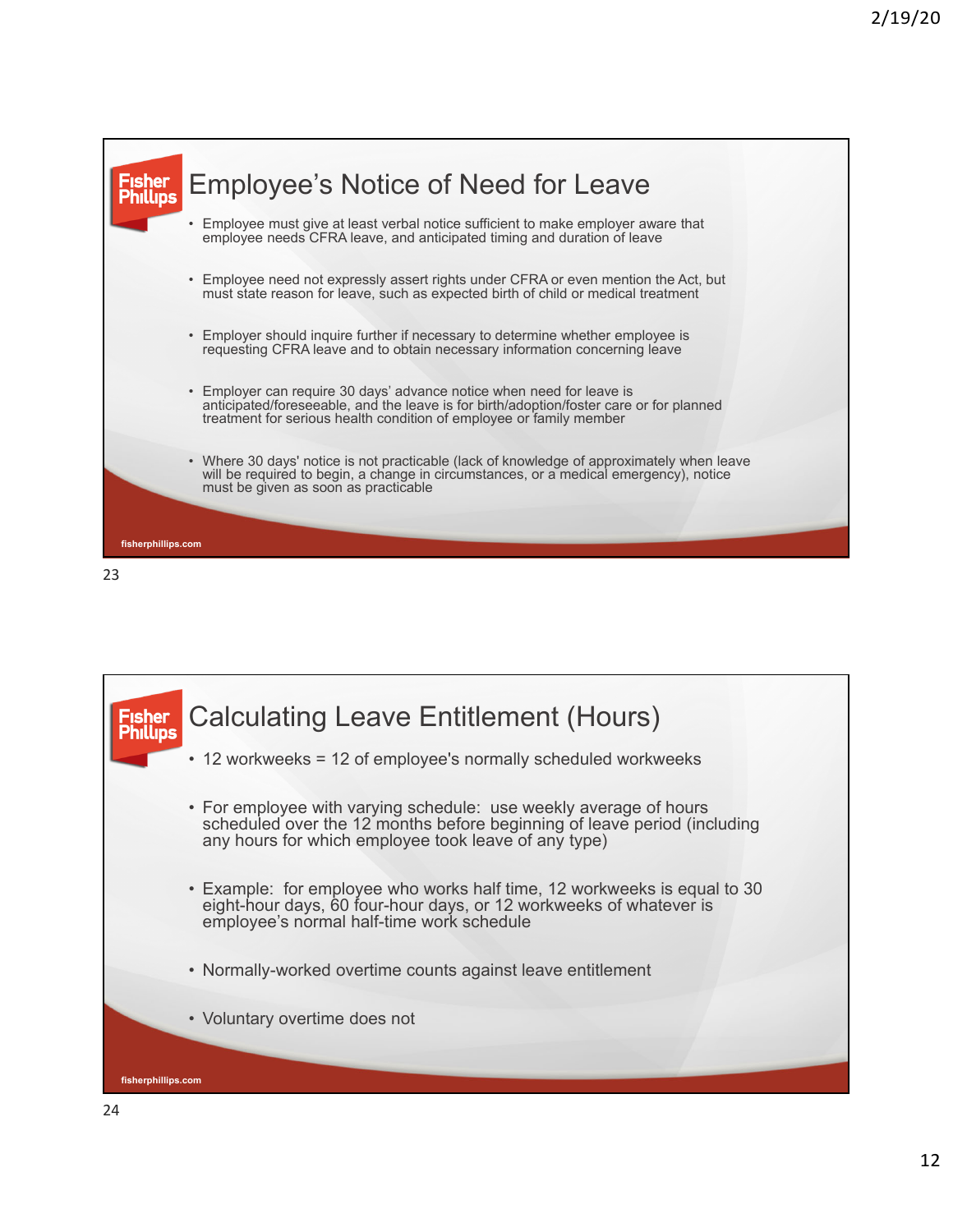



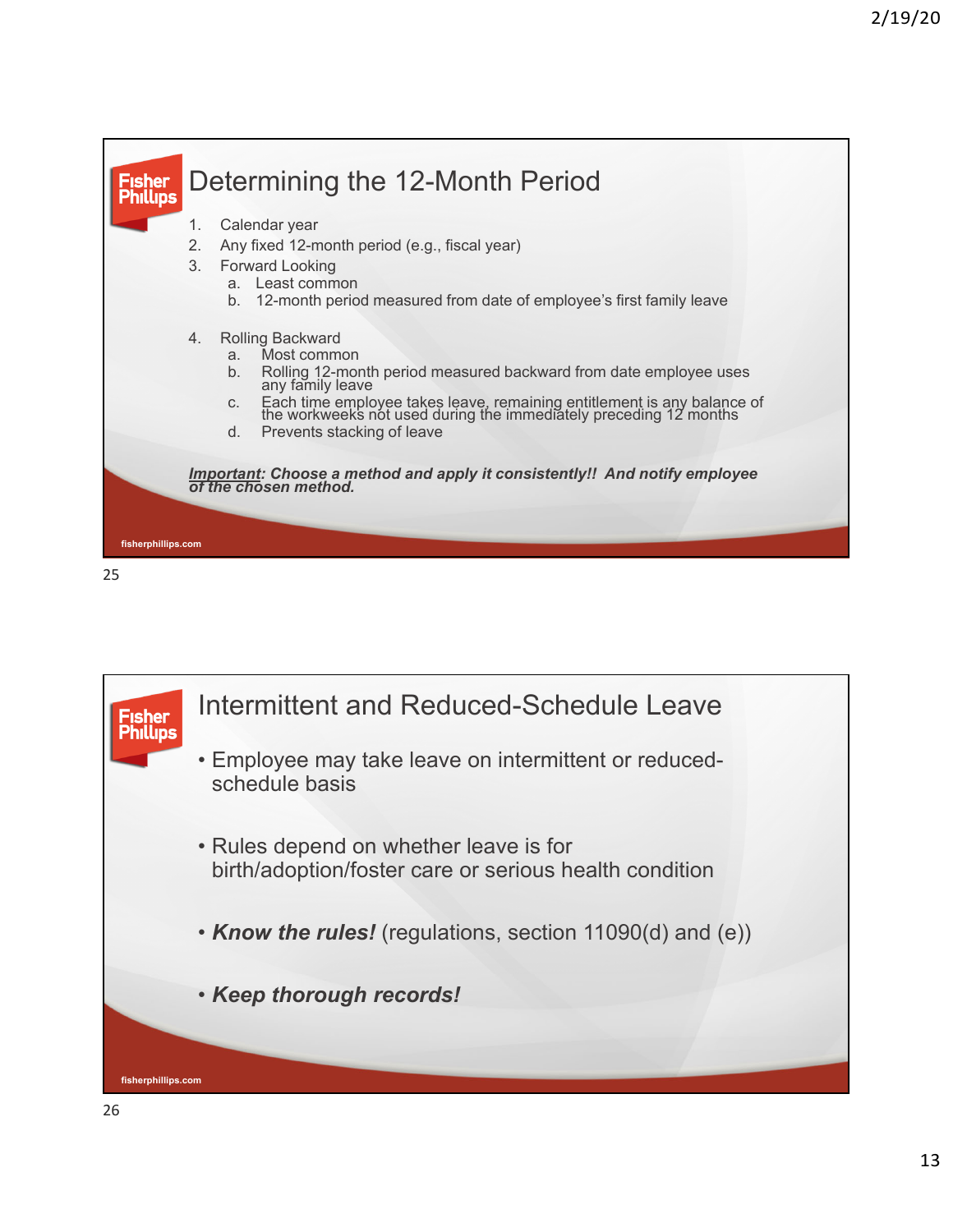

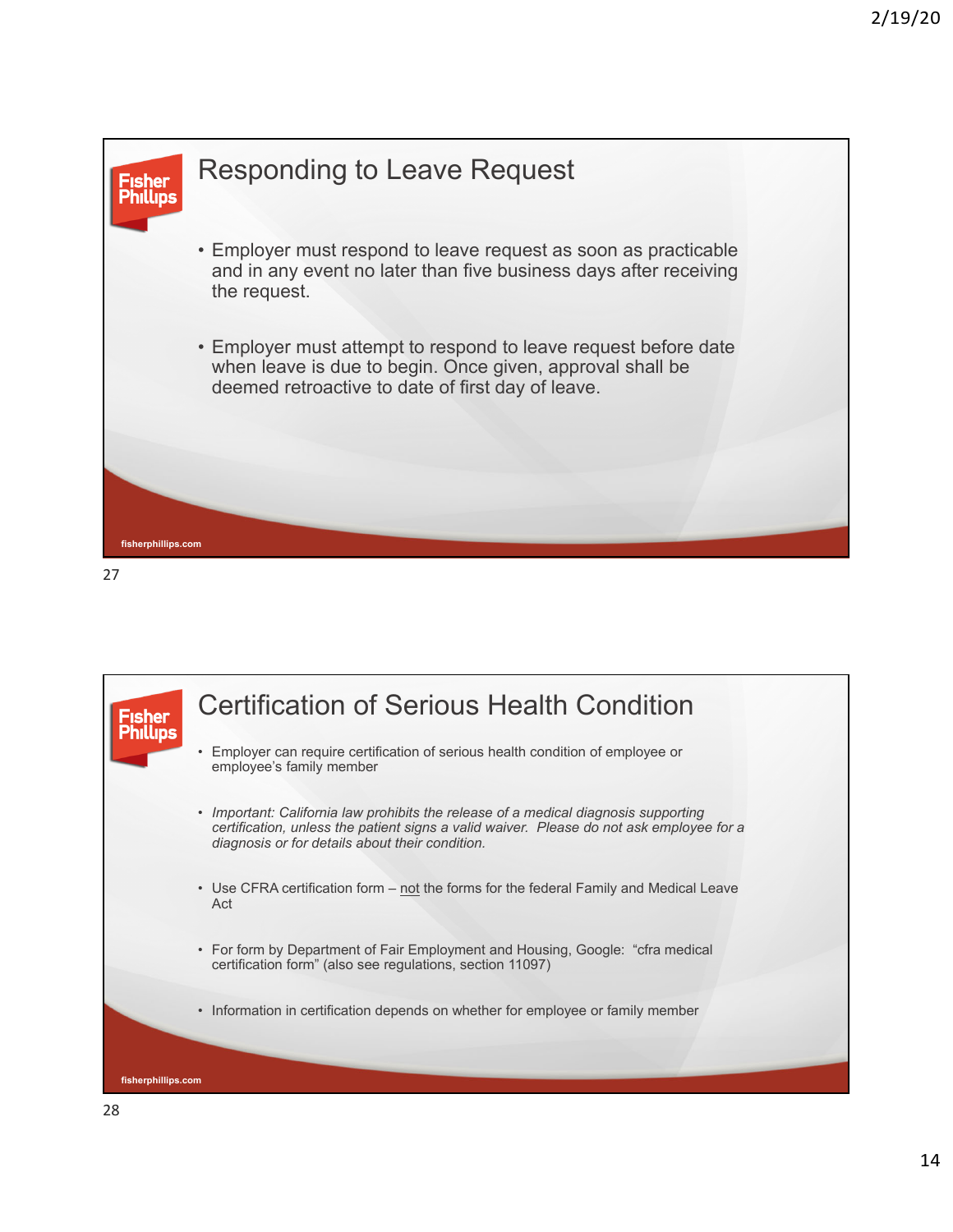

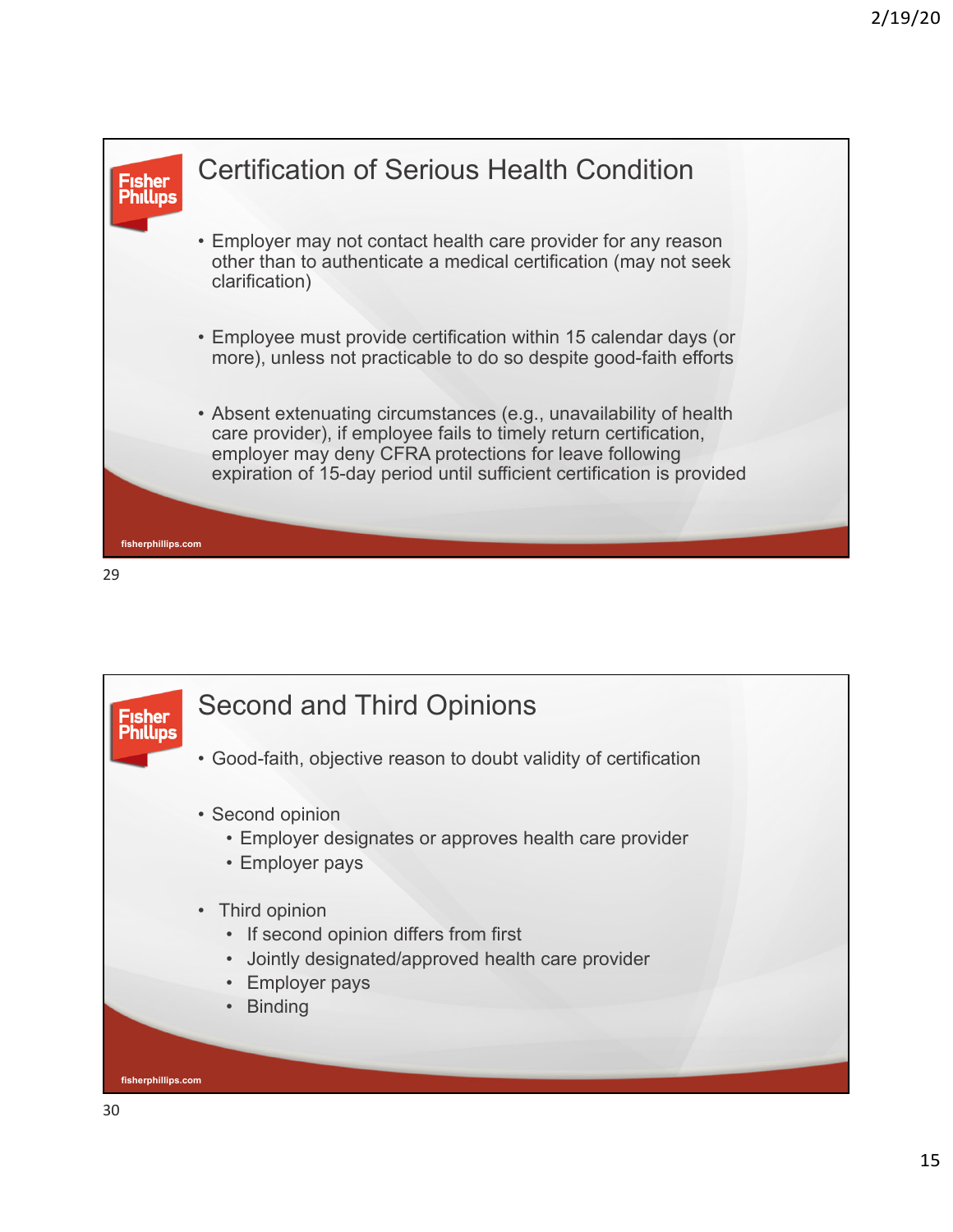

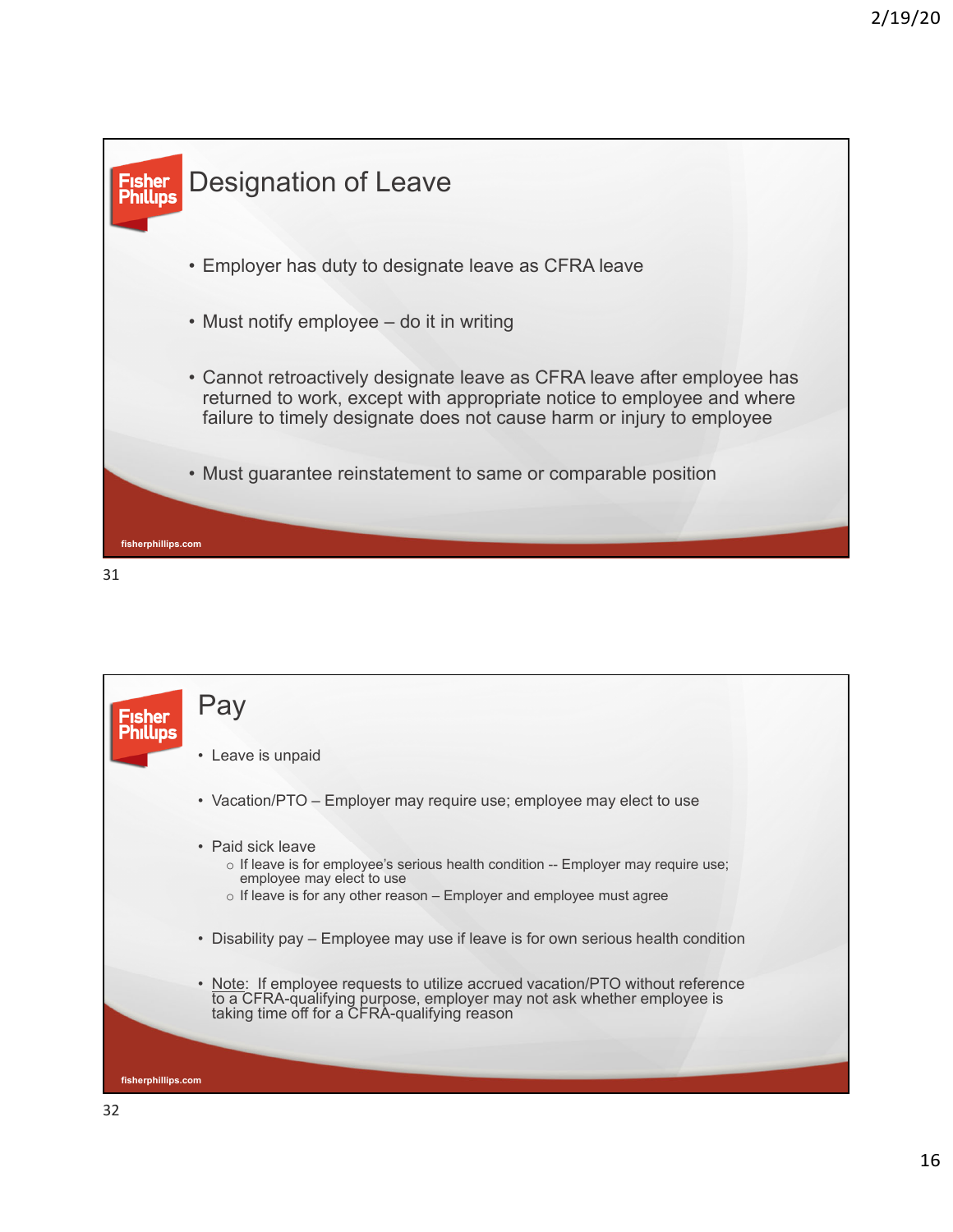

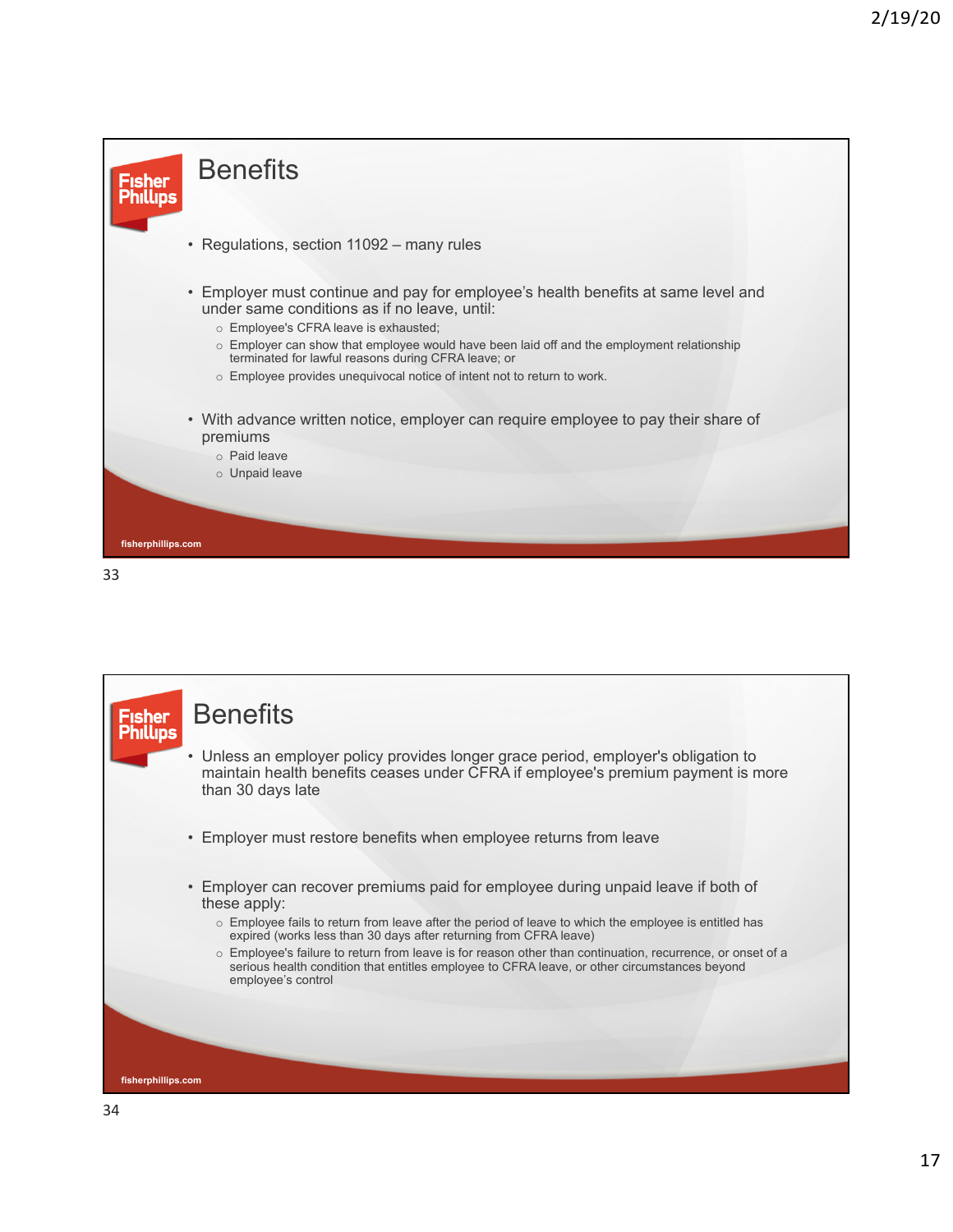



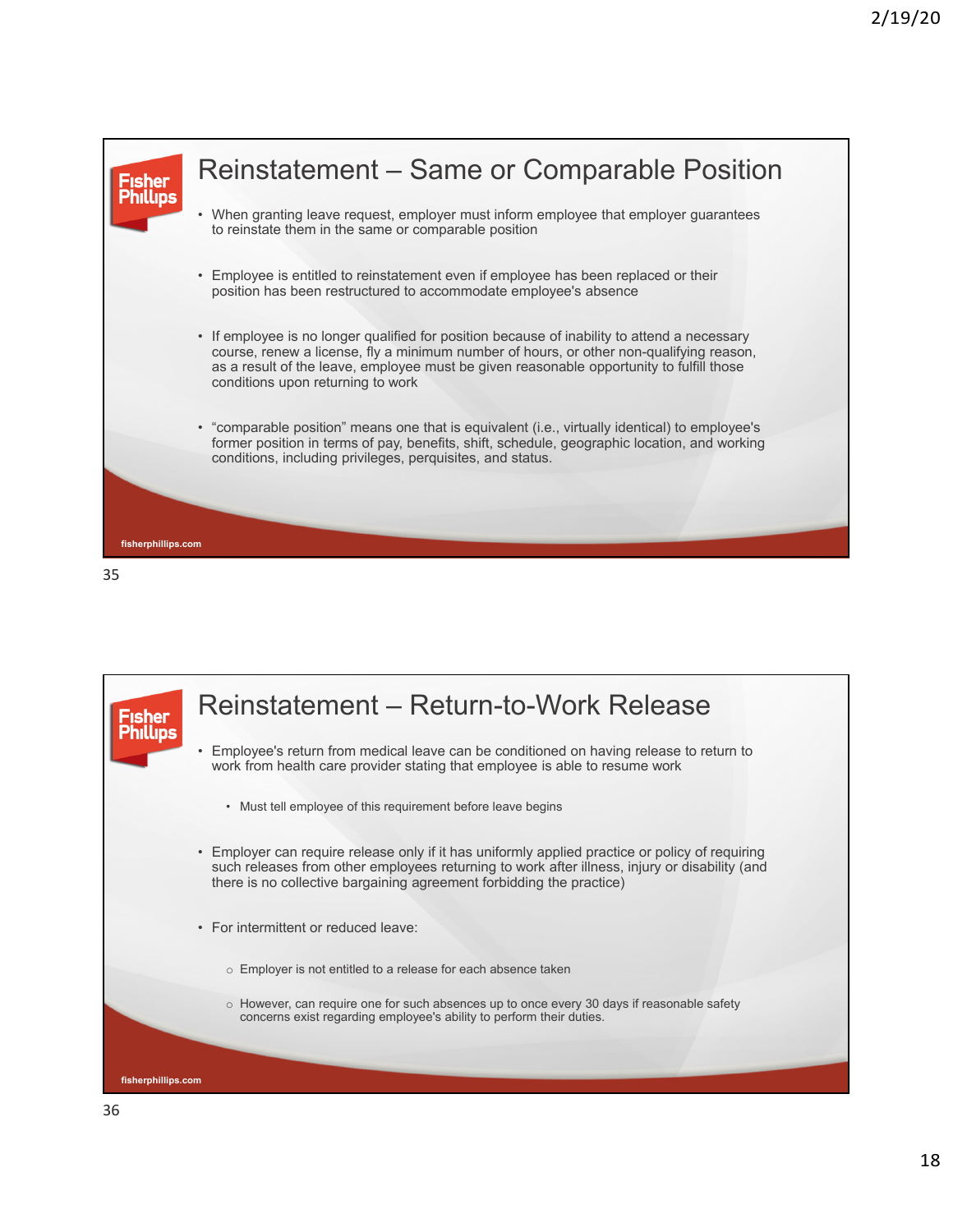

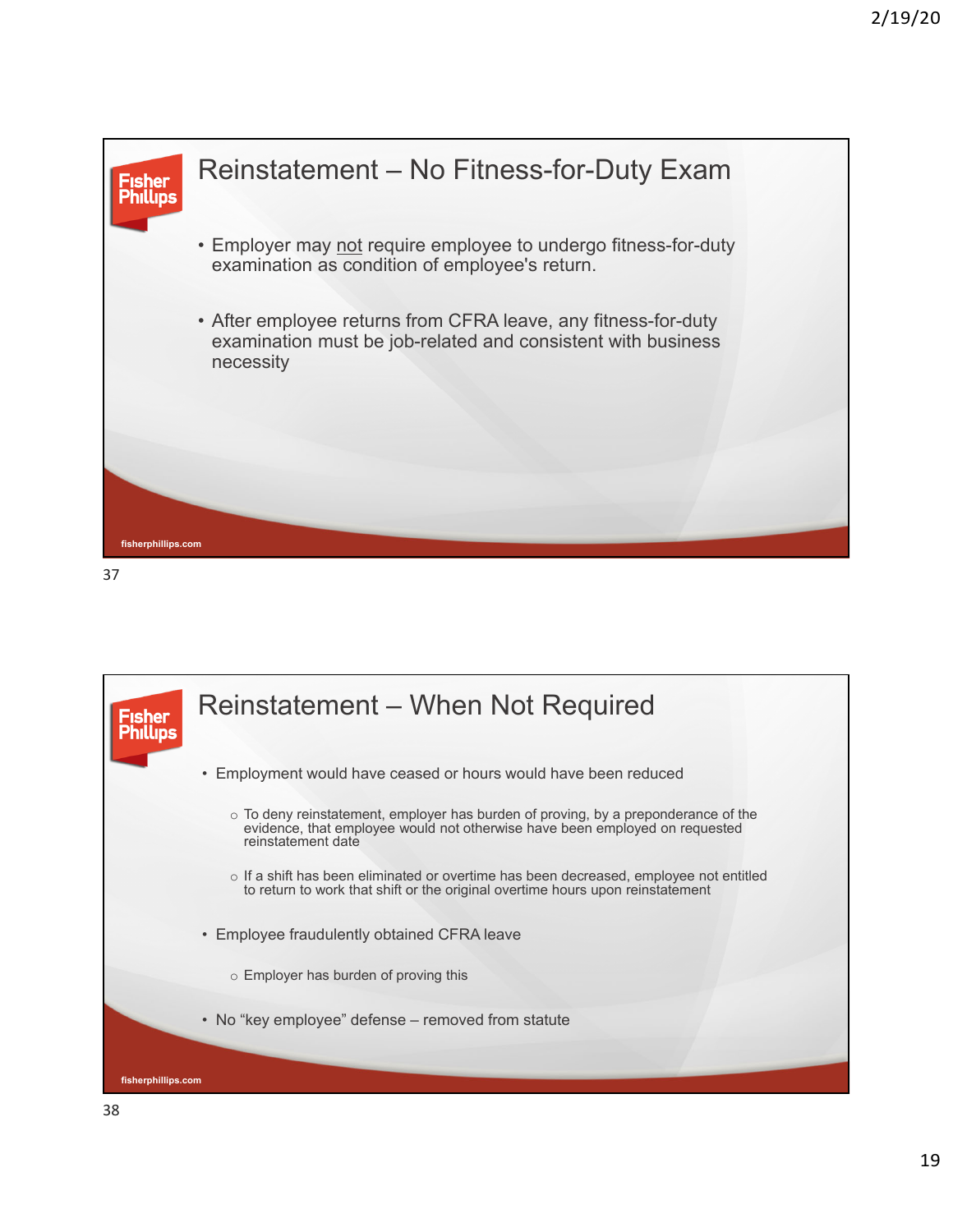

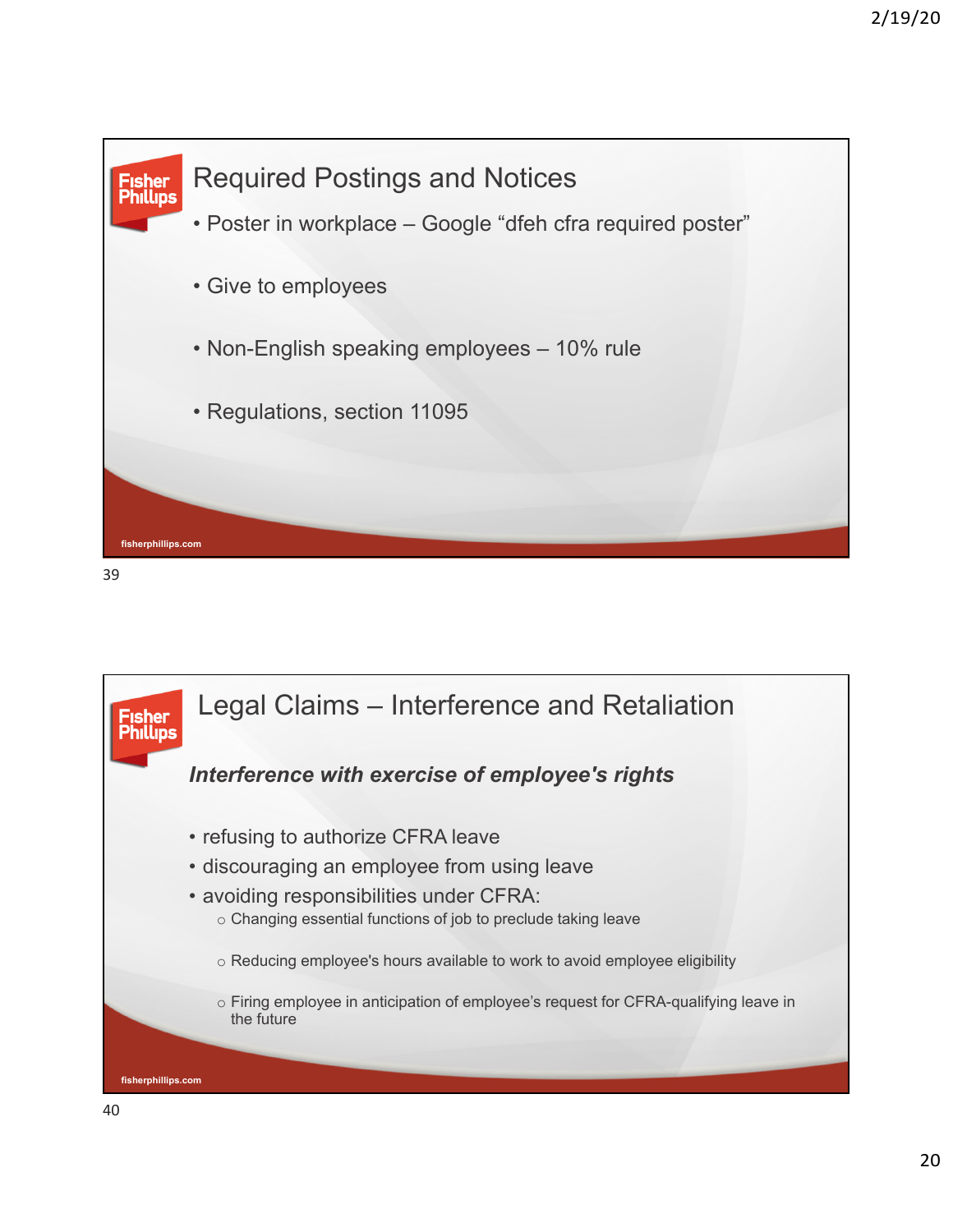

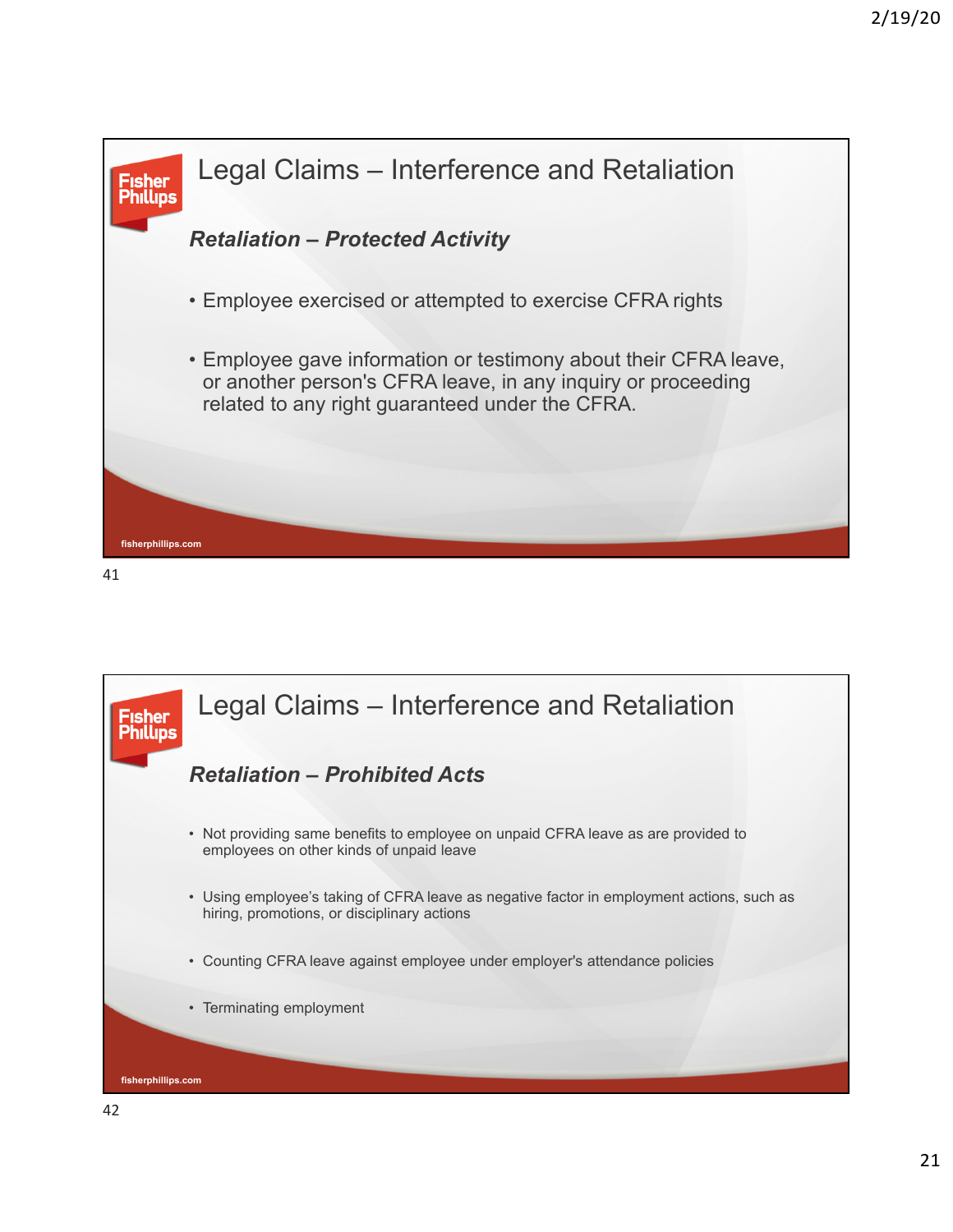